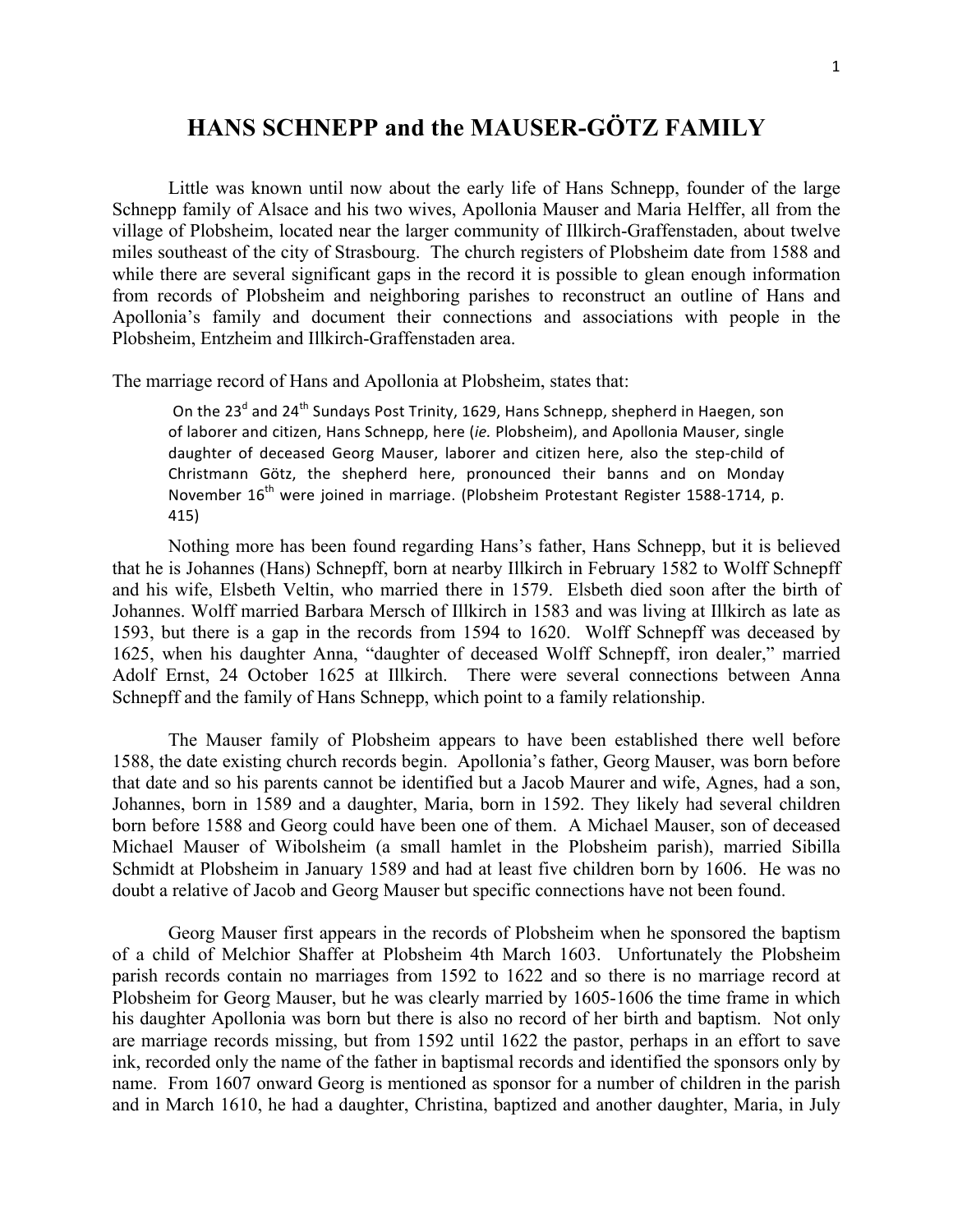1614. (Plobsheim Protestant Register 1588-1714, p. 58/31 and p. 24/39.) Georg also had a son, Christmann Mauser who is listed as a tailor at Plobsheim when he married in 1645. (Plobsheim Protestant Register, 1588-1714, p. 425) Christmann moved to Illkirch, where he died 28 May 1700. His name was usually spelled Müsser at Illkirch but his death record states that his parents were: "*Georg Müser burger und Schiffmann von Plobsheim und Apollonia Wolff, sein ehel. hausfrau*." His age was given as 83 years and a few months. (Illkirch-Graffenstaden Protestant Register, S[burials], 1685-1715, p. 124). This clearly establishes the fact that Georg Mauser was a boat builder at Plobsheim, his wife was Apollonia Wolff and that for an unknown reason the births and baptisms for at least two of their children are not recorded in the church records of Plobsheim.

"Jörg" Mauser sponsored baptisms for children of Christmann Cron over a period of ten years, the last time in May 1618. The last record of Georg Mauser at Plobsheim is later that year when he sponsored two more children in October 1618. (Plobsheim Protestant Register, 1588- 1714, p. 47) One was a child of Jacob Fischer, who had sponsored Mauser's daughter, Christina, in 1610 and the other one was a child of Michael Walter, who had sponsored Mauser's daughter, Maria, in 1614. Without a marriage record and no mother listed in the baptism of his daughters and no woman named as "wife of Georg Mauser" among baptismal sponsors the questions are: Was Apollonia Wolff the mother of Georg Mauser's daughter, Apollonia or was she a second marriage for Georg and step-mother of Apollonia?

The name "Apollonia Mauser" first appears in the Plobsheim records when she sponsored the baptism of a child of Jörg Hocht in August, 1607. In 1610 "Jörg" Mauser sponsored a child of Jacob Fischer along with Wendling Götz and in 1614 Jacob Fischer's daughter, Catherina, was sponsored by Apollonia Mauser (p. 40). There are no other adult Mauser women named in the church records during this time period who could be a first wife of Georg Mauser. It can be concluded that Georg and Apollonia married about 1605, perhaps in her home parish and that she was his only wife and they were parents of four known children. Did she marry Christmann Götz and have more children? When and where did she die?

The answers to those questions require research into the life of Christmann Götz, listed as step-father of young Apollonia in her marriage record. Several members of the Götz family appear in the earliest records of Plobsheim. Wendling Götz, "son of Adam Götz, deceased, from Ichenheim" [across the Rhine River from Plobsheim] married Anna Schochen at Plobsheim, 20 January 1589. Nicolaus [Claus] Götz also had several children baptized at Plobsheim between 1607 and 1620, but there is no reference to Christmann Götz, until he had a daughter, Anna, baptized at Plobsheim, 3 April 1621, with Baltazar Klipfel and Julianna Heller as sponsors. Was his wife, Apollonia, the widow of Georg Mauser of Plobsheim?

 Georg Mauser died in late 1618 or 1619 and Apollonia married Christmann Götz in 1620, a year in which there are no marriage records for Plobsheim. Christmann Götz had a daughter, Anna, baptized in April 1621, and sponsored by Balthasar Klipfel. The mother is not identified but it is almost certainly Apollonia. By 1622 a new record keeper began providing more details in the records and in September 1622, Apollonia "*Christmann Götzen frau,*" sponsored a child of Christmann Cron and in October 1623 Christmann Götz and wife, Apollonia had a son, Andreas, baptized. His sponsors were: Christmann Cron, Andreas Melchart,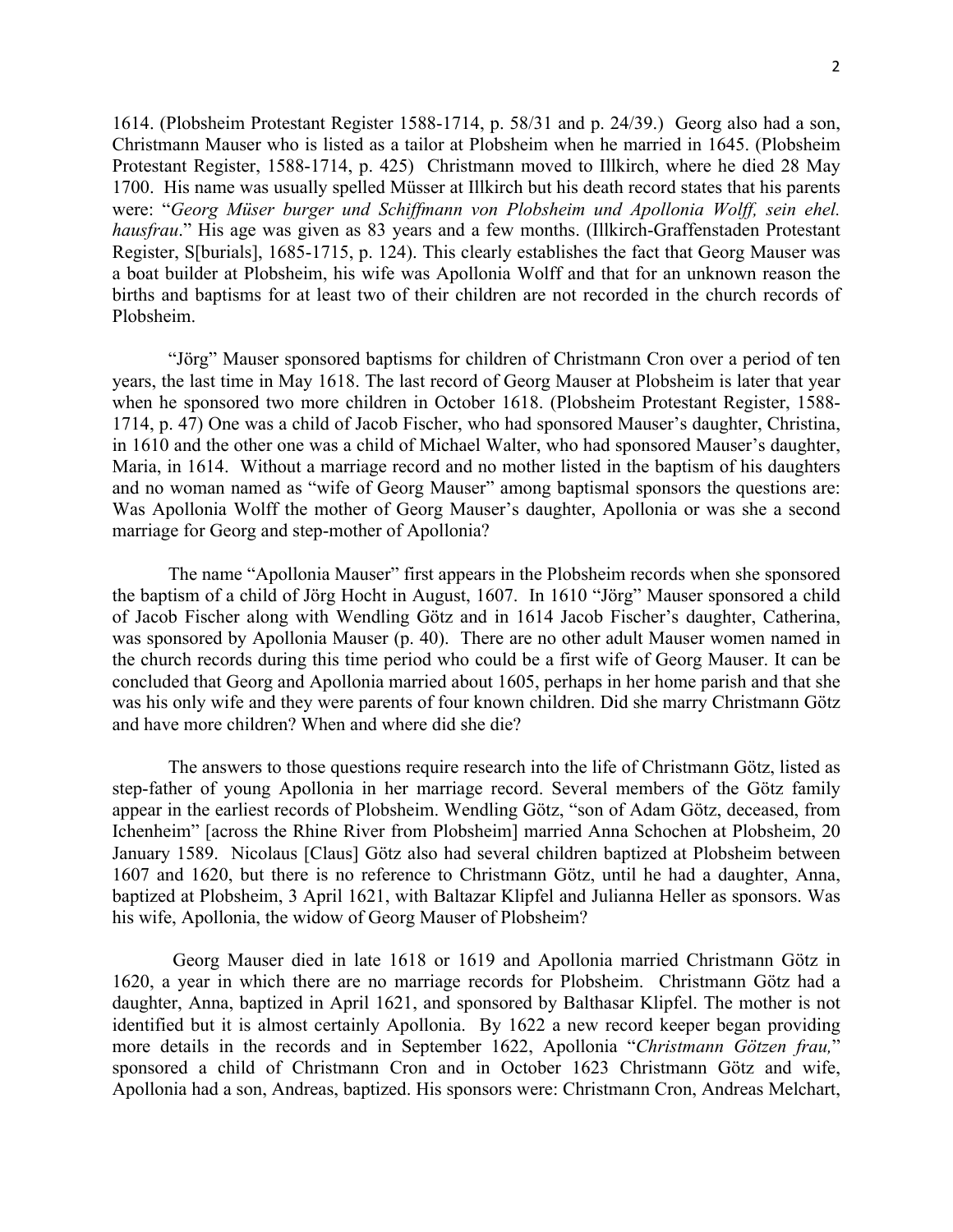shepherd from Graffenstaden and Anna, wife of Hans Wandereiss (p. 56). These people had associations with Georg Mauser and continued to show up in conjunction with the Götz family.

Christmann Gotz was a shepherd-herdsman at Plobsheim, who had obviously been married prior to his marriage to Apollonia, because other records show at least two sons, Christmann and Hans, born before 1620. He and Apollonia remained at Plobsheim the remainder of their lives and had three more children in addition to Anna and Andreas. Marcus was born in April, 1625, Magdalena in April, 1627 and Catherina in the summer of 1629. Baptismal sponsors for these children included Melchior Klipfel and his wife, Magdalena; Klipfel's son, Balthasar and Balthasar's wife Catherina; Andreas Melchart [Melchior] of Graffenstaden and Hans Wandereiss and his wife, Anna of Plobsheim. Christmann Götz also appears at Illkirch-Graffenstaden as a sponsor for a child of Andreas Melchart, Palm Sunday, 1623 and at some point he may have also served as a shepherd at Illkirch or Graffenstaden. His son, Hans, died at Illkirch in 1642, and was identified as the son of "Christmann Götz, the deceased shepherd here." Christmann and Apollonia's son, Andreas, died at Illkirch the following year, and is identified as "The shepherd apprentice, age 17, son of Christmann Götz, deceased shepherd here and Plobsheim and his wife Apollonia Mauserin." (From Illkirch-Graffenstaden Protestant Register, 1620-1661, p. 262).

Christmann and Appolonia were clearly well respected citizens of their community and hardly a year went by between 1620 and 1635 that they did not sponsor several children each year. Appolonia Götz died at Plobsheim 12 January 1640, age 66 and Christmann died a week later, age 70. They lived out their married life together during the Thirty Years War (1618- 1648), which by 1635 brought terrible misfortune to Alsace when the French entered the war. Their armies ravaged the villages of central Alsace as they marched into central Europe to fight the Austrians and their allies, bringing in their wake, famine and disease. Most of the villages of northern Alsace were totally abandoned by 1636. It appears that the only members of the family to survive these terrible years and have children were Apollonia's son Christmann and her daughter, Apollonia, both by Georg Mauser, and even then Apollonia did not outlive her mother or stepfather for long.

The earliest record of young Apollonia Mauser is dated 2 November 1626, when she sponsored baptism for a child of Baltasar Klipfel and Catherina, at Plobsheim (p. 118/59). She was identified as "daughter of deceased Georg Mauser of Plobsheim." Apollonia again sponsored a child of the Klipfels in January 1628, but was called "daughter of Christmann Götz, shepherd in Plobsheim" at that time. She went to nearby Graffenstaden in January 1629 to sponsor a child of Andreas Melchart [Melchior] and was specifically called "Apollonia, daughter of deceased Georg Mauser of Plobsheim (Illkirch-Graffenstaden Protestant Register, 1620-1661, p. 101).

Young Hans Schnepp was working as a shepherd at Haegen, a hamlet in the parish of Maurermunster (now Marmoutier) a few miles west of Plobsheim in 1629 but came back to Plobsheim, where his father lived, to marry Apollonia Mauser, 16 November 1629. It is not known where Hans Schnepp grew up, but it was probably in the Illkirch, Graffenstaden, Plobsheim area and he probably knew Apollonia for some time.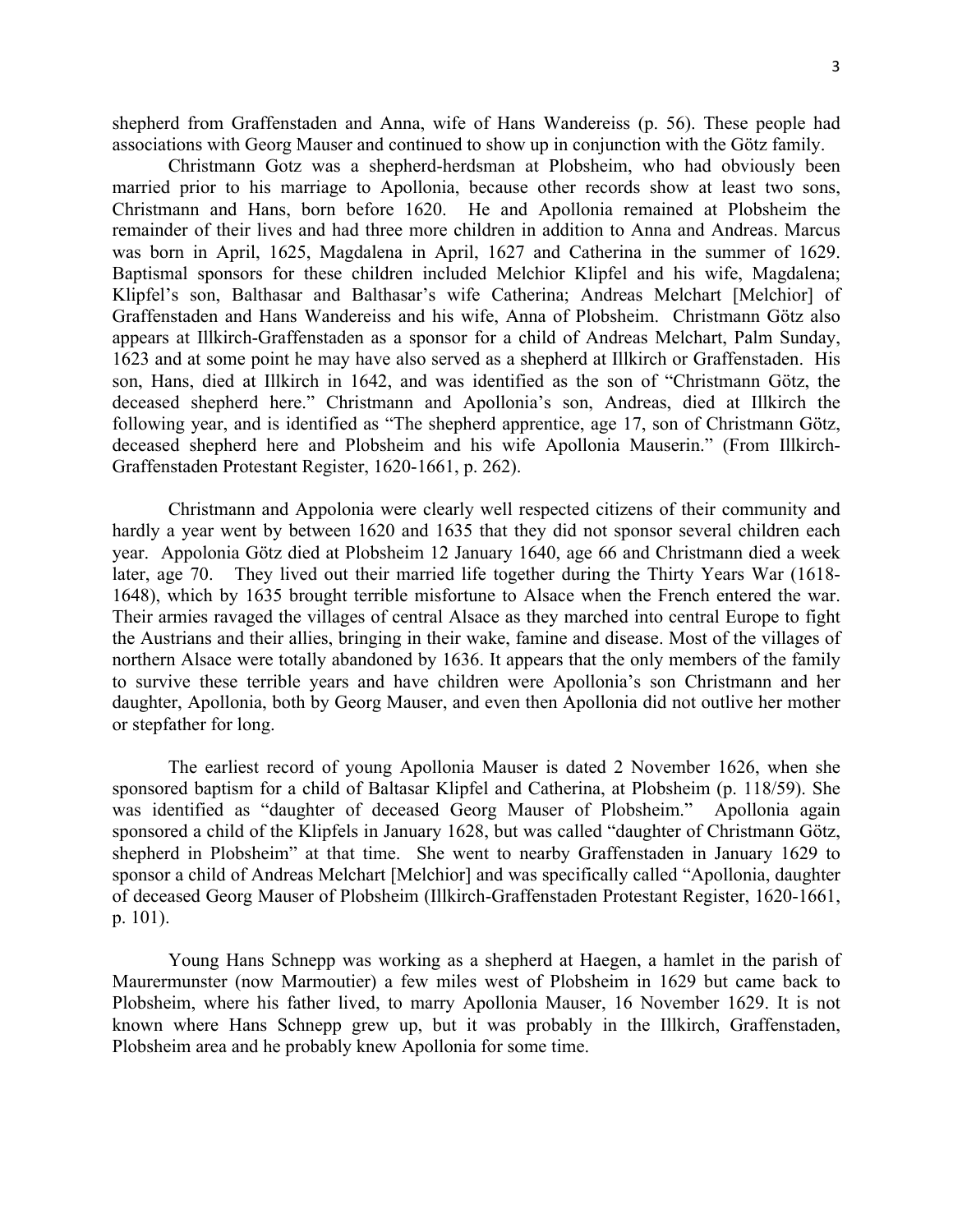They soon settled at Entzheim, several miles north of Plobsheim, where he worked as a shepherd and had a daughter, Maria, baptized there, 6 February 1631. Long-time associates of the Mauser-Götz family, Balthasar Klipfel, the brickmaker, along with Hans and Anna Wandereiss from Plobsheim as well as Andreas and Magdalena Melchior from Graffenstaden, traveled to Entzheim to act as sponsors for the first child of Hans and Apollonia. (Entzheim Protestant Register 1594-1666, p. 55). In the spring of 1632 Hans Schnepp, "shepherd at Entzheim" sponsored a son of Hans Wandereiss at Plobsheim. The next child born to Hans and Apollonia was a son, Johannes (formal name for Hans), born in January 1633 and baptized at Plobsheim on January 24th. However, Hans, was described as the *Schafer* (shepherd) at Entzheim. The child's sponsors were Balthasar Klipfel and Hans Wandereiss.

Many families from Alsatian villages near the city of Strasbourg fled their homes as the French armies came through in 1635 and took refuge in Strasbourg. Hans and Apollonia Schnepp were among them and while there a second son, Georg, was born and baptized at St. Nicolas Church, 28 June 1635. The baptismal sponsors were the same old friends from Plobsheim who had sponsored their other children: Balthasar Klüpffel [Klipfel] and Hans Wandereiss. (St. Nicolas Protestant Register Strasbourg, 1623-1639, p. 117, item #60) By 1638 the war was still raging but the situation in the countryside had improved and villagers began to return. Hans and Apollonia did not go back to Entzheim but to Plobsheim, where he was the village *Hirt* (herdsman). in time for daughter Christina to be born there, but they took her into Illkirch to be baptized, 16 December, 1638. The pastor at Illkrich spelled Hans's name *Schnepff.* The war had taken its toll and the only long-time associate among the sponsors was Anna, wife of Hans Wandereiss. (Illkirch-Graffenstaden Protestant Register 1620-1661, p. 142.) They were still at Plobsheim when Apollonia died and was buried there, 12 September 1640. Her age was given as 34 years. (Plobsheim Protestant Register 1588-1714, p. 308, p. 327 online)

Men whose wives died and left them with children to raise married again very quickly. Hans Schnepp waited longer than many and found a new wife nine months after the death of Apollonia. He married Maria Helffer, "daughter of the late Hans Helffer, of Ohnheim," 9 May 1641. Ohnheim is a small village in the parish of Plobsheim. No record of Maria's birth or baptism can be found in the church records of Plobsheim nor is there any mention of Hans Helffer. A Georg Helffer and wife Margaretha appear as baptismal sponsors in 1589 and a Jacobea Helffer is listed in 1612 but no other Helffers appear in the records and Maria does not appear as a baptismal sponsor before her marriage. A Jacob Helffer "zu Ohnheim" was living at Illkirch in 1646 but it is simply not possible at this time to determine any further information regarding Maria's family.

Hans and Maria remained at Plobsheim and had a son, Valentin, baptized 8 February 1642. The only sponsor from the earlier days was Anna, now the widow of Hans Wandereiss. (Plobsheim Protestant Register 1518-1714, p. 160/83). The next child born to them was Matthias, baptized at Entzheim, 18 February 1644. The record states that Hans was still the shepherd at Plobsheim but none of his sponsors had previously sponsored a child of Hans Schnepp. Many of the old ties to the Mauser-Götz family no longer figured in Schnepp's new family.